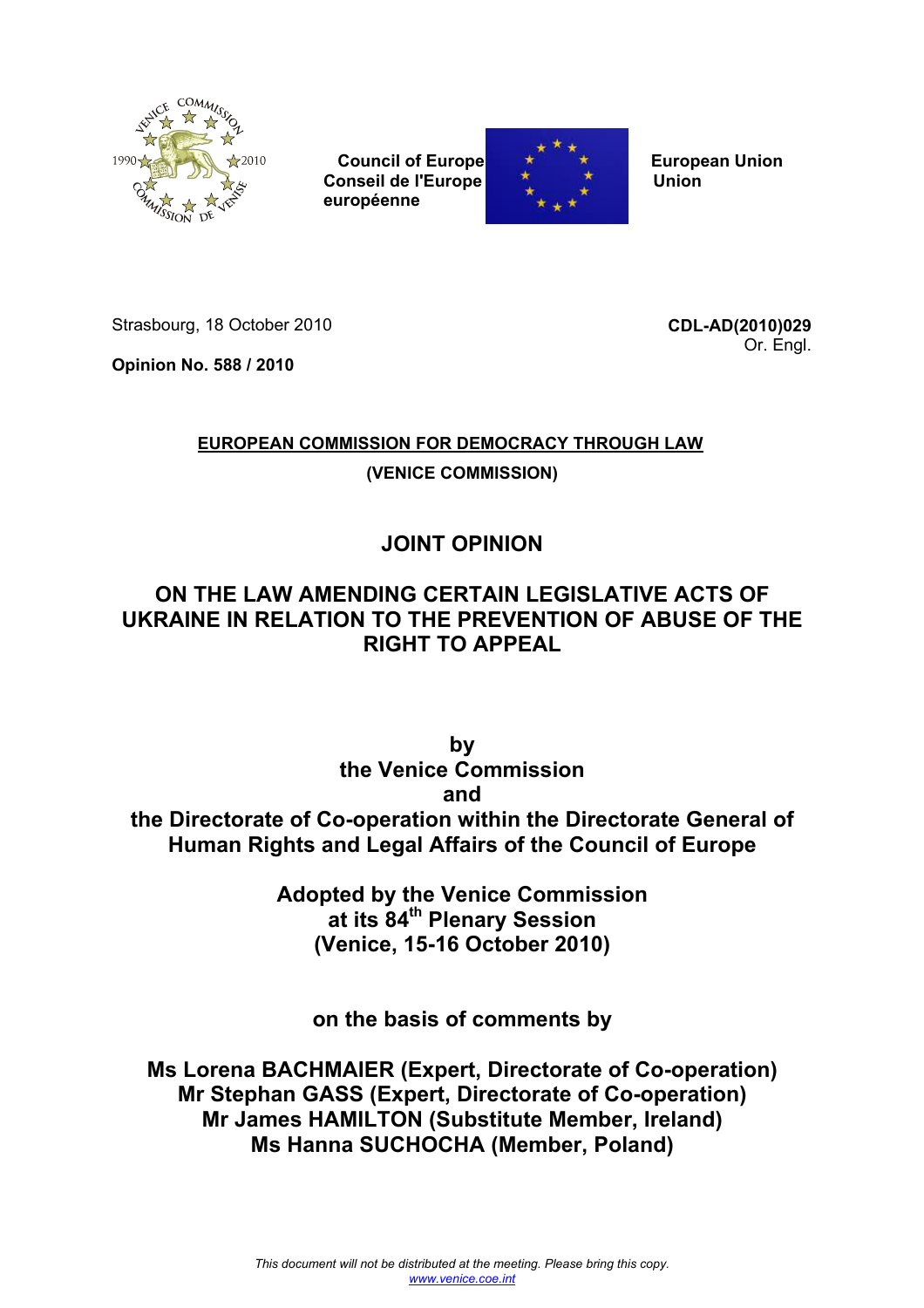# **TABLE OF CONTENTS**

| $1_{-}$ |        |  |  |
|---------|--------|--|--|
| $2_{-}$ |        |  |  |
| 3.      |        |  |  |
| 4.      |        |  |  |
| 5.      |        |  |  |
|         | 5.1.   |  |  |
|         | 5.2.   |  |  |
|         | 5.3.   |  |  |
|         | 5.3.1. |  |  |
|         | 5.3.2. |  |  |
|         | 5.3.3. |  |  |
|         | 5.3.4. |  |  |
|         | 5.3.5. |  |  |
|         | 5.3.6. |  |  |
| 6.      |        |  |  |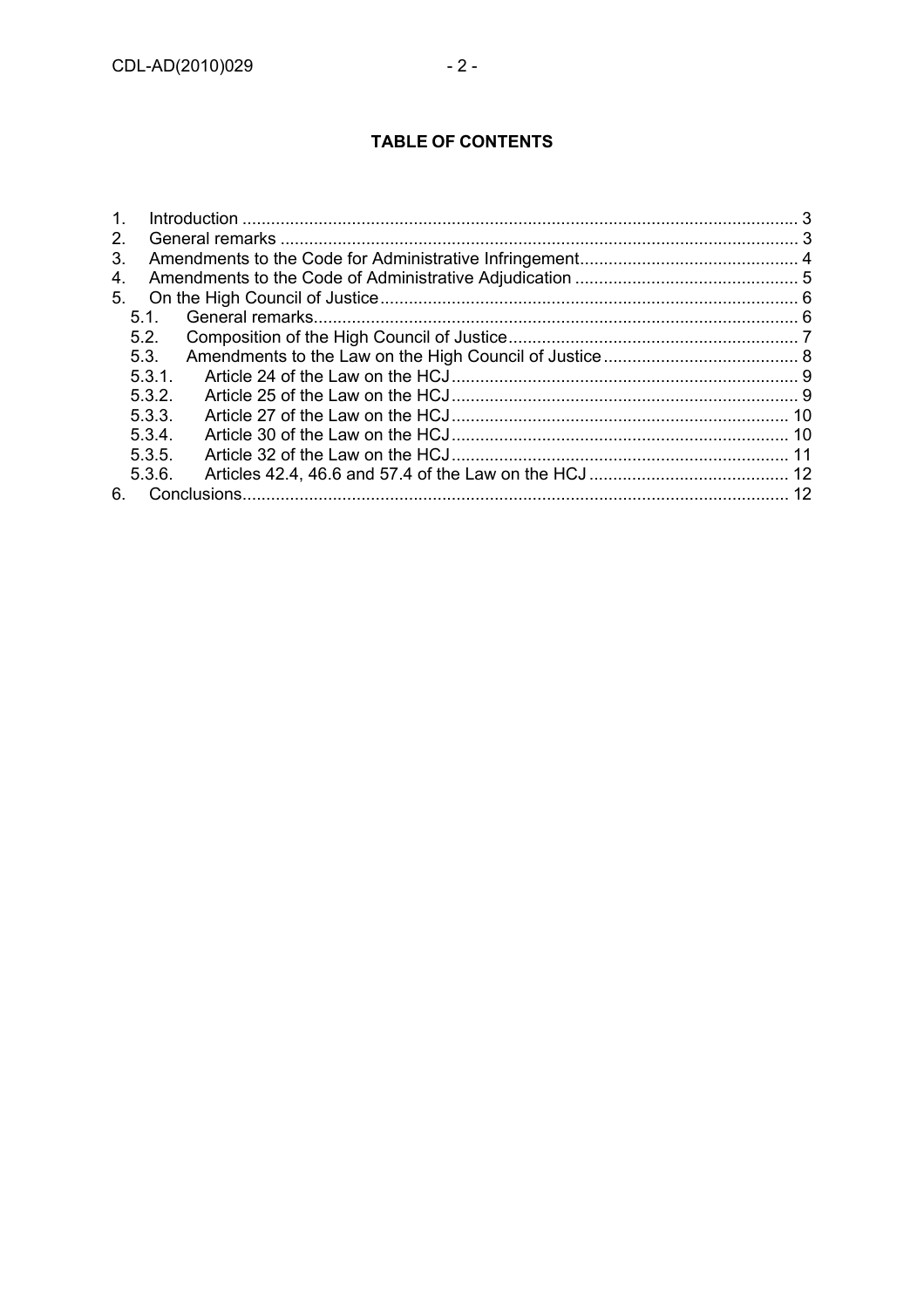## **1. Introduction**

1. By letter dated 28 June 2010, the Chair of the Monitoring Committee of the Parliamentary Assembly, Mr Dick Marty, requested an opinion on the Law No 2181-VI Amending certain Legislative Acts in relation to the Prevention of Abuse of the Right to Appeal (CDL(2010)067). This Law, which is the subject of the present joint opinion, was adopted by the *Verkhovna Rada* on 13 May 2010. By he same letter Mr Marty also requested an opinion on the draft Law on Judicial System and the Status of Judges of Ukraine (see separate opinion on that Law CDL-AD(2010)026)

2. The Venice Commission invited Mr Hamilton and Mrs Suchocka to act as rapporteurs (CDL(2010)085 and 086). In the framework of the Joint Programme of the European Union and the Council of Europe entitled "Transparency and Efficiency of the Judicial System of Ukraine" (TEJSU Project)<sup>1</sup>, the Directorate of Co-operation within the Directorate General of Human Rights and Legal Affairs of the Council of Europe invited Ms Bachmaier and Mr Gass to act as rapporteurs for the present opinion (DGHL(2010)19).

3. The Venice Commission is grateful to USAID in Kiev for their help with translating both the relevant laws.

4. On 1 October 2010, the Constitutional Court of Ukraine has declared that the amendments to the Constitution introduced in 2004 are unconstitutional. This change in the constitutional situation does not affect the content of this joint opinion, as the chapter devoted to the Judiciary in the Constitution of 1996 was not changed in 2004.

5. On 4 and 5 October 2010, the TEJSU Project Office in Kyiv and the Venice Commission organised meetings with the different authorities concerned, as well as with the civil society. The present opinion is based on the comments by the members and experts as well as on the results of those meetings.

6. The present opinion was adopted by the Venice Commission at its  $84<sup>th</sup>$  plenary session (Venice, 15-16 October 2010).

#### **2. General remarks**

 $\overline{a}$ 

7. The Law submitted for opinion amends three different Laws: the Code of Ukraine for Administrative Infringements (adding Article 188-32); the Code of Ukraine for Administrative Adjudication (amending Articles 18, 19, 24, 117 and 171) and the Law on the High Council of Justice.

8. It remains unclear what is the justification for these changes. The explanatory memorandum only says that the existing situation is unclear and it is desirable to clarify it in order "to prevent misuse of the right of appeal", without further explanation. No examples of alleged misuse are given. During the meetings with the authorities in Kyiv, several explanations were given for these changes, such as the excessive length of procedures, the dysfunction of courts and corruption, what was suggested was a need to avoid so-called "double cassation", i.e. a cassation hearing in the High Specialised Court followed by an appeal to the Supreme Court in relation to the matters covered by the law. However, this does not

 $1$  This document has been produced with the financial assistance of the European Union. The views expressed herein reflect the opinion of the Venice Commission but can in no way be taken to reflect the official opinion of the European Union. It may not under any circumstances be used as a basis for any official interpretation that may be used, in the light of the legal instruments mentioned, in proceedings against the governments of the member states, the statutory organs of the European Union, the Council of Europe or any other body set up under the European Convention on Human Rights.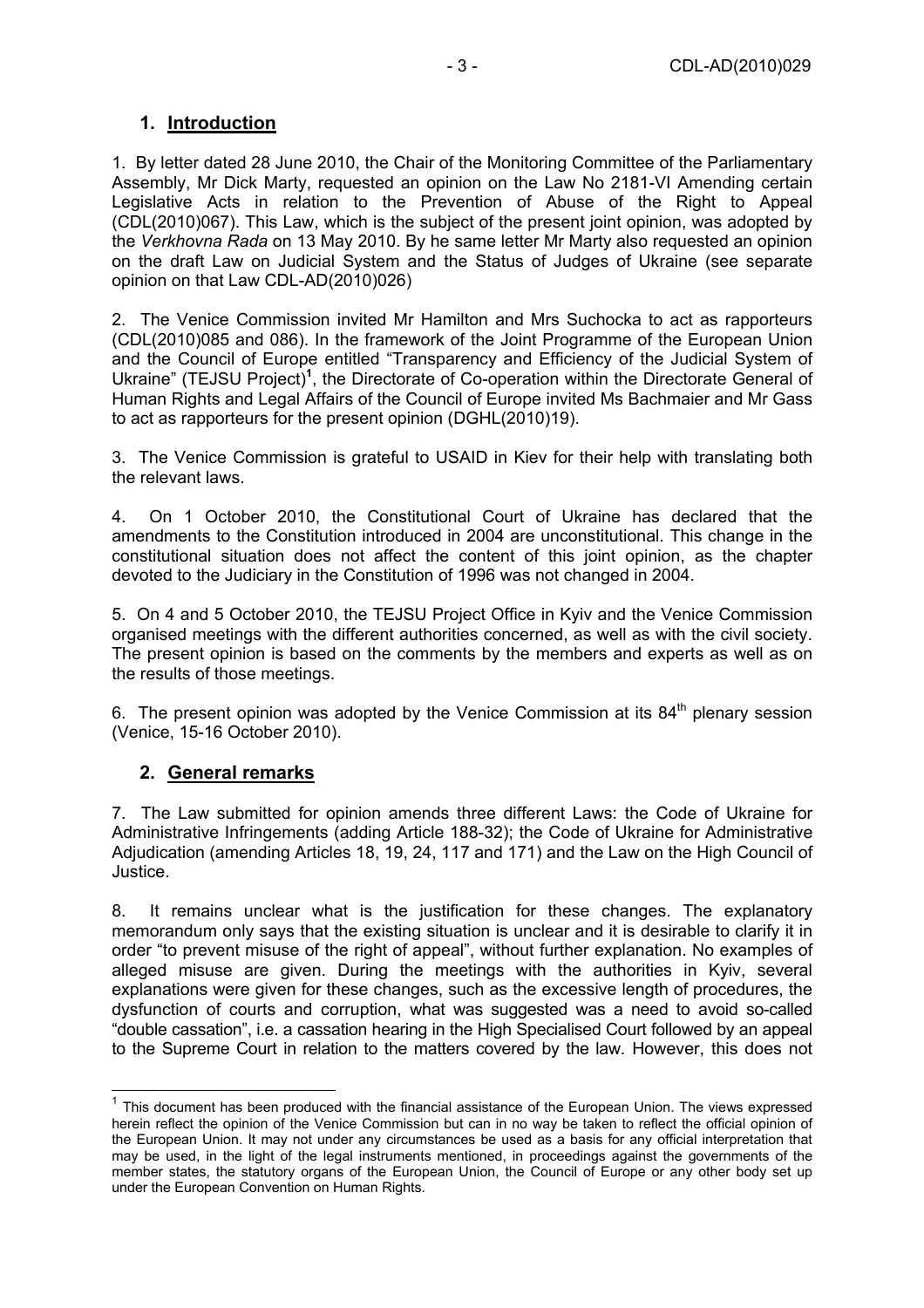really offer sufficient justification for removing the power of appeal and cassation from the Supreme Court. The matters covered by this Law concern issues such as the proceedings for appealing the decisions of the High Council of Justice (hereinafter HCJ), as well as the President and the *Verkhovna Rada*, mainly in relation to discipline or dismissal of judges, bans on political parties, decisions made by the national bank concerning the establishment and carrying out of administrations or bank liquidations, etc. It is evident that these are matters of the highest importance which are also likely to be politically contentious.

9. Another issue of concern in this Law is its relation with the Constitution of Ukraine. While Article 129.8 of the Constitution provides for a challenge to court decision through appeal and cassation "except in cases established by law", it would seem inappropriate that an ordinary law could exclude cases of the most far-reaching importance from the possibility of appeal or cassation without any justification being offered for the necessity to do so. In some other aspects, the Law follows the Constitution and this also is a source of problems form the point of view of the European standards.

#### **3. Amendments to the Code for Administrative Infringement**

10. Only one Article has been added by the Law under consideration to the Code for Administrative Infringement (hereinafter CAI): Article 188. This provision states that the failure to comply with legal requirements of the HCJ regarding requests for information shall entail the imposition of pecuniary sanctions. The amount of the fines does not constitute a fixed sum, but will be determined according to the income of the person to be sanctioned. The law determines the percentages of that income in order to impose the fine.

11. This provision is in accordance with Article 25 of the Law "On the High Council of Justice<sup>2</sup>, which sets out the power of the HCJ to request information from all kind of public or private agencies, as well as citizens, in order to fulfil their duties. This information shall be provided by the requested body or person, within an ordinary term of 10 days. Article 25.4 of the Law on the HCJ states expressly: "*Failure to provide the High Council of Justice with copies of case files, as well as deliberate provision of false information shall result in responsibility pursuant to the law*".

12. The lawfulness of the imposition of sanctions will be first addressed and then the content of Article 25, which raises concerns with regard to the judicial independence.

13. Article 188 CAI is instrumental to the effectiveness of the obligations included in Article 25 of the Law on the HCJ. In order to fulfil its duties as defined in Article 131 of the Constitution, the HCJ might need access to information from other public entities or even from private companies, associations or citizens. It is logical that the law provides for sanctions if the necessary collaboration is not provided. Usually the failure to collaborate constitutes an infringement of the duties of civil servants and other members of the public administration, in other words, there is the general requirement to cooperate between all the public agencies and bodies. Thus, the provision of sanctions for failure to comply with the requirements of a state body, in this case the HCJ, poses no problems as long as three basic conditions are met: 1) that the requirements are lawful and justified; 2) that the sanctions meet the proportionality test; and 3) that the procedure to impose those fines complies with standards of fairness.

14. Additionally the law can also oblige private persons or entities to cooperate with the HCJ, as this obligation to collaborate is justified by the reasons of public interest, as it is the adequate protection and functioning of the judiciary. However, the request for cooperation should in any event be limited to the cases or duties the HCJ has to fulfil. The need for the

<sup>&</sup>lt;u>2</u><br><sup>2</sup> For the preparation of this opinion the experts have used the version of the Law as of 13 May 2010.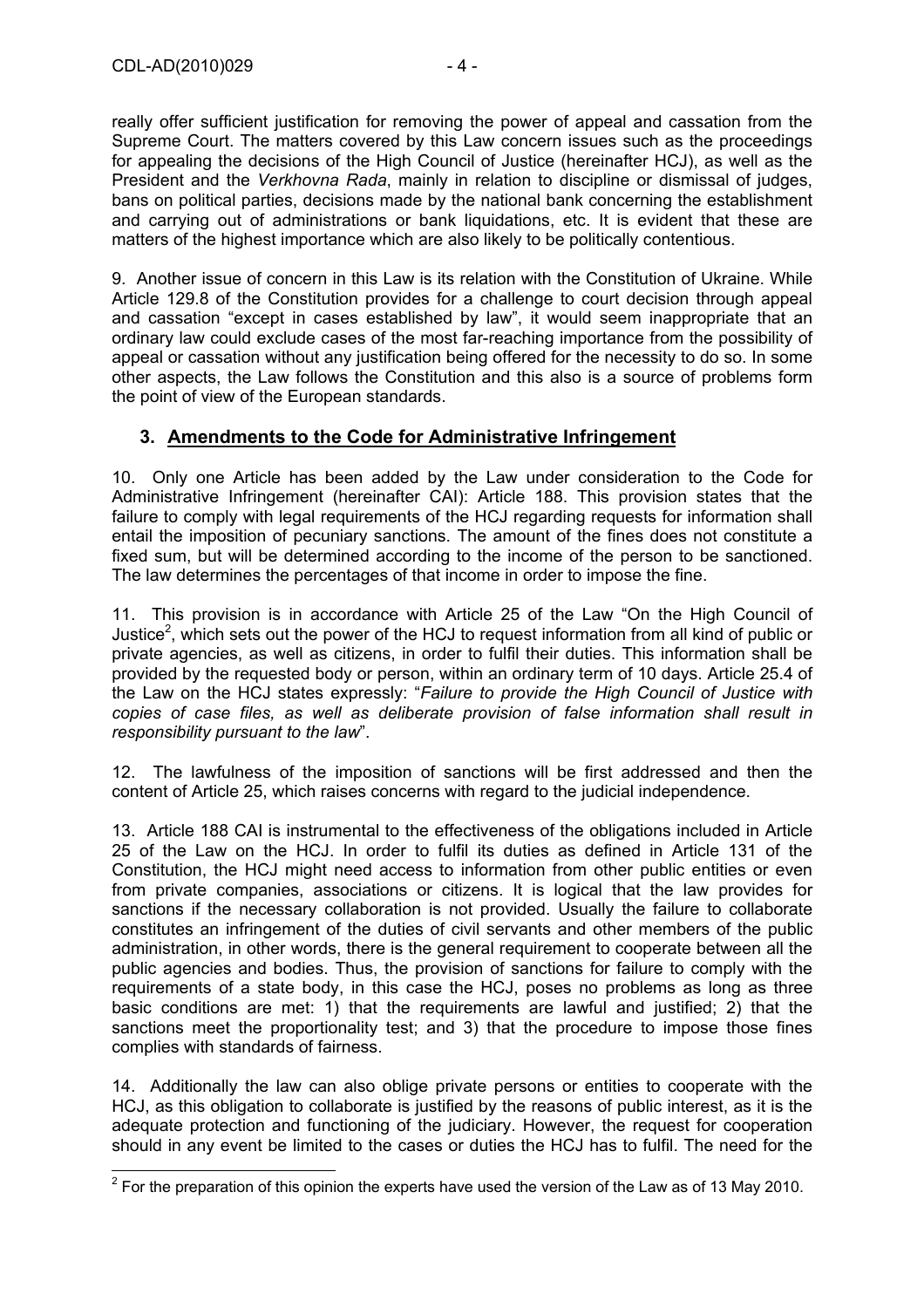information should be balanced against the fundamental rights of the persons that might be restricted or affected when providing the requested information. Measures for privacy and data protection should be established to provide adequate safeguards to the persons required to collaborate with the HCJ.

#### **4. Amendments to the Code of Administrative Adjudication**

15. The amendments of the Code of Administrative Adjudication of Ukraine (CAA) made by Law 2181 deal mainly with the judicial review of administrative acts, executive acts and regulations of the higher public institutions of Ukraine.

16. There is a **problem of coherence** and lack of clarity in this respect. Indeed, Article 20.4 of the CAA provides that "the Supreme Court reviews the cases of the administrative courts in exceptional cases". The **Supreme Court, therefore, appears to have competence to review decisions of the administrative courts in certain cases**. While this provision is not being repealed, under the amendment, **it will clearly be excluded** since, under the proposed new Article 1711.5, it is provided that the decisions covered by this Article (such as acts of the High Council of Justice, actions or inactivity of the *Verkhovna Rada* of Ukraine, of the President or the High Council of Justice) can be challenged in the High Administrative Court. In 1711.6, the Law No. 2181 expressly provides that the decision of the High Administrative Court "*shall be final and shall not be reviewed in accordance with the appeal or cassation procedure".* This would appear clearly to exclude the possibility of applying Article 20.4 of the Law in those cases.

17. Moreover, this is difficult to reconcile with Article 18 of the same Law 2181 under consideration. According to the new wording of Article 18.4 of the CAA as amended by the Law 2181, the High Administrative Court, "*acting as a first instance court*", will have **jurisdiction over cases regarding establishment by the Central Elections Commission of results of elections or of an all-Ukrainian referendum**, as well as cases dealing with challenging acts, actions or inaction of the *Verkhovna Rada* of Ukraine, the President of Ukraine and the High Council of Justice. This seems to imply that, if the High Administrative Court act as a first instance court, there should be a possibility for challenging the same matter before an appellate Court. However, the new Article 171<sup>1</sup> seems to preclude any possibility of appeal, as the decisions are declared to be final and not reviewable.

18. **A clearer and more systematic regulation would be needed to facilitate understanding and the correct application of these legal provisions.** As pointed out above, the new Article 18.4 CAA clarifies Article 97.4 of the Law on the Judiciary and the Status of Judges, in which it is said that "*A decision of the High Qualifications Commission of judges of Ukraine may be appealed in court in the manner prescribed by the procedural law*".

19. Concerning the jurisdiction of the **High Administrative Court** to deal with cases challenging the acts, decisions or inaction of the *Verkhovhna Rada*, the President or the High Council of Justice, Article 1711.2 establishes that a "separate distinct chamber shall be created within the High Administrative Court" to decide these cases, with a panel of not less than five judges who will decide within a maximum time of one month after the proceedings have started. Regarding the "creation of a separate chamber", **it should be precisely established that such a chamber and its composition (which judges are serving in it), fulfils the requirements of the fundamental "right to a court pre-established by the law".** The composition of this chamber, because of the significance of the cases it has to decide, should be set out in an objective way in the Law. Otherwise, the risks of endangering the independence and impartiality of the judiciary increase as political interferences in the composition of the court might occur.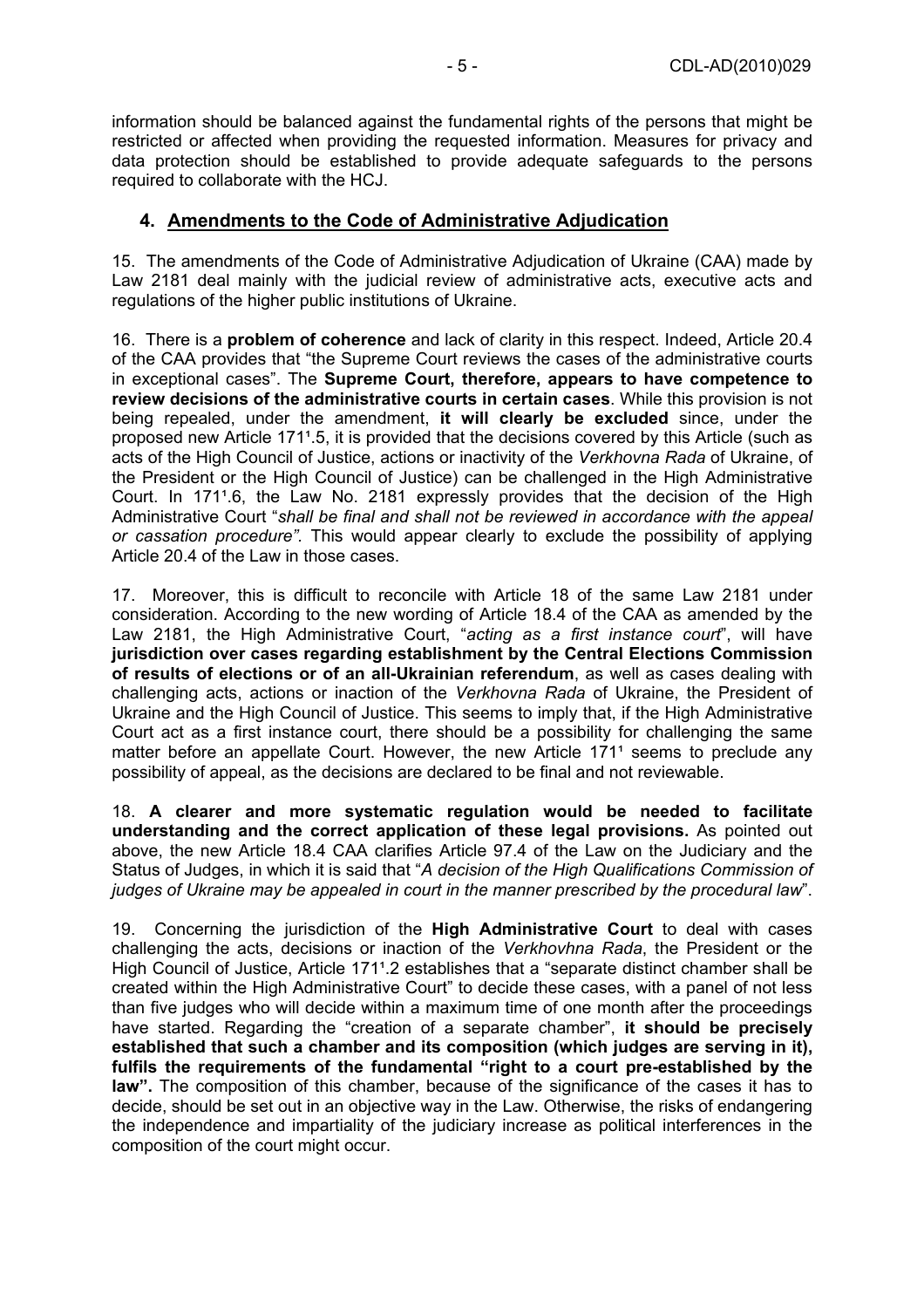20. The objective of avoiding delays in the proceedings within a separate chamber of the High Administrative Court when deciding cases referred in Article 171 and 171<sup>1</sup>, is clearly present in this law: there can be no provisional suspension of the act or regulation challenged, there is a maximum time of one month to render the decision and no further review by way of appeal of cassation is possible. These provisions may foster a quick resolution of the case and thus also discourage the misuse of judicial review to hinder the application of the acts challenged. However, according to the importance and complexity of some of the cases the special chamber will have to deal with, one month might not be enough time, especially taking into account that the decision of this court will be final, with no further appeal or review. Eliminating the possibility of appealing the decision might benefit speedy adjudication, but also raises concerns with regard to the powers that this chamber can exercise. Again, the procedure of appointment of the members of this chamber has to be transparent and objective and the provisions set out in Article 116.5 of the Law "On the Judiciary and the Status of Judges (2453-VI) might not suffice (decision by the meeting of judges of the relevant court, upon proposal of the chief justice of that court).

21. Finally, there is a further modification of Article 117, which states that it is "prohibited to secure a lawsuit" by means of the termination of acts or regulations of the parliament, of the President or the High Council of Justice. It is not clear what is meant by this terminology. It appears to suggest that **if there is other litigation in being then that litigation may not be influenced or affected by a decision to declare an act or regulation of the parliament, the President or the High Council of Justice unlawful. However, if this is what is meant, it is difficult to see how it can be justified**.

## **5. On the High Council of Justice**

#### **5.1. General remarks**

22. The Law of Ukraine on the High Council of Justice (Law on the HCJ) entered into force on 17 February 1998 and it was amended several times, the most recent one through the Law No. 2181-VI on amending certain legislative acts of Ukraine in relation to prevention of abuse of the right of appeal, adopted on May 13, 2010 (Law No. 2181-VI) and under consideration in this joint opinion.

23. The HCJ is a complex organ with different types of functions. Article 131 of the Constitution establishes that the competences of the High Council of Justice comprise the following:

"1) *Forwarding submissions on judges to office or on their dismissal from office* 

*2) Adopting decisions in regard to the violation by judges and procurators of the requirement concerning incompatibility* 

*3) Exercising disciplinary procedure in regard to judges of the Supreme Court of Ukraine and judges of high specialised courts and the consideration of complaints regarding decisions on bringing to disciplinary liability judges of courts of appeal and local courts and also procurators*".

24. The HCJ is therefore, according to the Constitution, in charge of the "formation of the corps of judges" (Part IV, chapter I of the HCJ). The Law on the HCJ, as it is after the amendments introduced by the Law No. 2181-VI, establishes that the Council, upon recommendation of the Qualification Commission of Judges (as already stated by the Law on the Judiciary and the Status of Judges), submits proposals to the President of Ukraine in order to appoint judges; it can also submit proposals to release a judge from his or her duties (Part IV, chapter 2). A member of the Parliament, the Commissioner of the *Verkhovna Rada* on human rights, the qualification commission of judges or a member of the HCJ can make a proposal to dismiss a judge. The HCJ can carry out disciplinary procedures against judges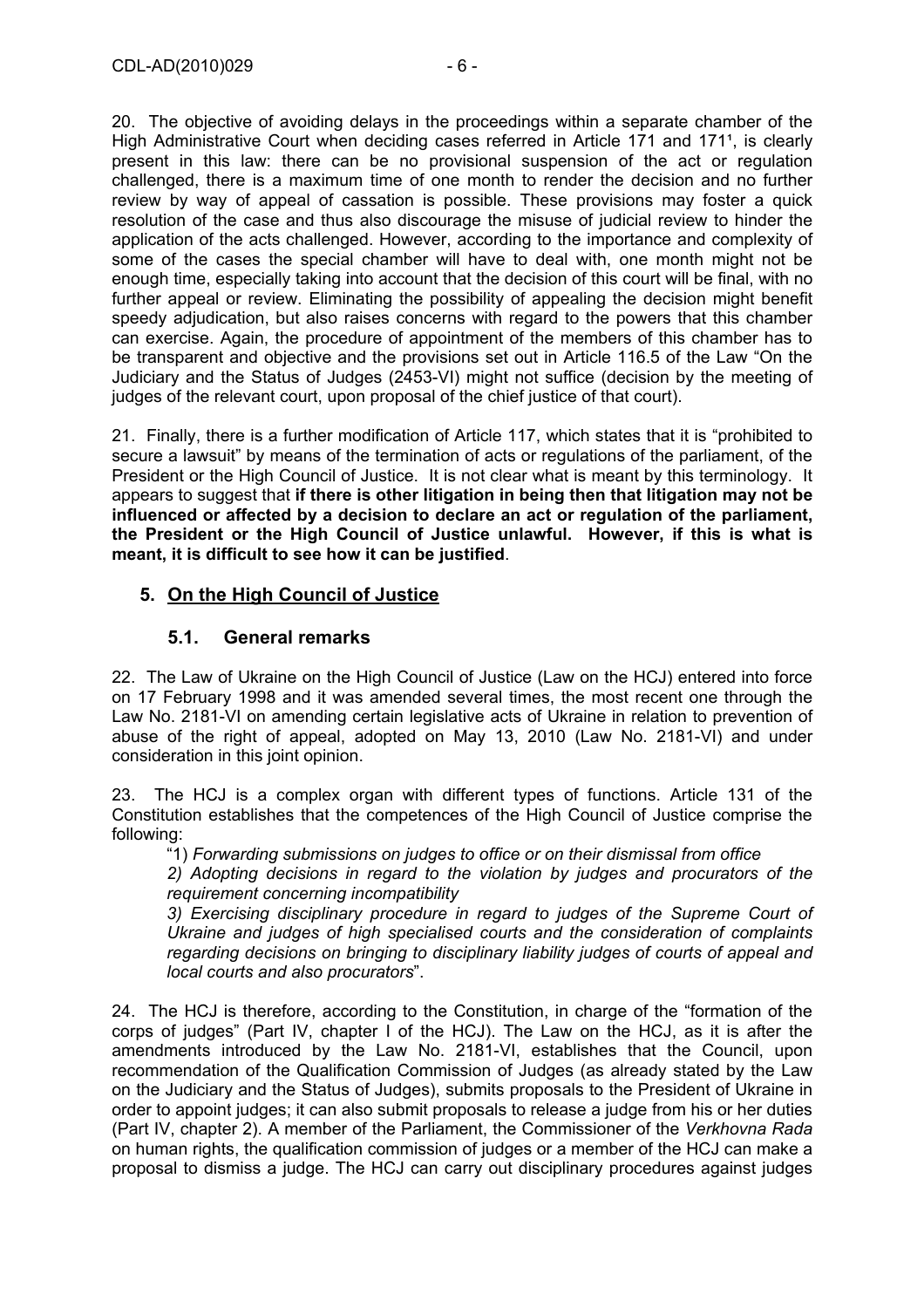and public prosecutors. According to Part IV chapter 3 of the Law on the HCJ, the HCJ will monitor respect for the rule of "non-combination of their duties with activities prohibited by the Constitution and Laws", as well as the compatibility of their tasks with other activities. Finally, the HCJ carries out disciplinary proceedings involving judges of the Supreme Court and of the High Specialised Courts. Among the sanctions, there are mainly two: reproof and downgrading of qualification class (Part IV, Chapter IV of the Law on the HCJ); it will also consider complaints about a decision calling judges and public prosecutors to disciplinary account. The HCJ acts therefore as an appellate body, as it will review the disciplinary complaints against judges of ordinary courts and, at the same time, it can initiate disciplinary proceedings against the Supreme Court and High Specialised Courts' judges. It seems also that there is a **difference between judges of local and regional courts, who can challenge disciplinary proceedings before the HCJ and then before the High Specialised Administrative Court and the judges from the Supreme Court and the High Specialised Courts, who can challenge decisions on disciplinary proceedings only before the High Specialised Court**.

25. The Law 2181-VI reforms mainly this part of the Law on the HCJ. However, even in the light of the explanatory note to the Law 2181-VI, it is not clear what are the appropriate procedures to challenge in court the acts and regulations issued by the HCJ in disciplinary proceedings. The lack of clarity in the Law can raise obstacles to the bringing of appeals.

26. **Another element of concern is the wide scope of the HCJ's competences, which seems to go beyond the scope granted to this body by the Constitution in the field of the appointment of judges to administrative posts**. In the decision of the Constitutional Court of Ukraine of 21 May 2002 No. 9-rp, in which the Law on the HCJ was analysed, the Court considered that according to article 131 of the Constitution, "*the right to present submissions to the Verkhovna Rada of Ukraine on the election of judges on a permanent basis and the appointment of judges to administrative posts in courts of general jurisdiction does not extend to the High Council of Justice*." The High Council of Justice as a state body can act only on the basis of and within its powers and in a manner prescribed by the Constitution and Laws of Ukraine. The legal status of the High Council of Justice is determined by the Constitution. Article 131 of the Constitution of Ukraine contains an exhaustive list of powers of the High Council of Justice, which **does not include the appointment of judges to administrative posts**.

#### **5.2. Composition of the High Council of Justice**

27. Article 131.2 of the Constitution of Ukraine provides that the High Council of Justice consists of twenty members. The Parliament (*Verkhovna Rada*) of Ukraine, the President of Ukraine, the Congress of Judges of Ukraine, the Congress of Advocates of Ukraine, and the Congress of Representatives of Higher Legal Educational Establishments and Scientific Institutions each appoint three members to the High Council of Justice. The All-Ukrainian Conference of Employees of the Procuracy appoints two members. The Chairman of the Supreme Court of Ukraine, the Minister of Justice of Ukraine and the Prosecutor General of Ukraine are ex officio members of the High Council of Justice. Article 5 of the Law on the High Council of Justice has the same wording as Article 131.2 of the Constitution.

28. Apparently in a welcome effort to overcome the problem of the low number of judges in the High Council of Justice, the Final Provisions under Section XII;3 (Amendments to the legal Acts of Ukraine) of the Law on the Judiciary and the Status of Judges the amendments 3.11 to the Law of Ukraine "On the High Council of Justice now provide that two of the three members of the High Council for Justice, which are appointed by the Verkhovna Rada (Article 8.1) and the President of Ukraine (Article 9.1) respectively, one of three members appointed by the Congress of Judges (Article 11.1), and one of three members appointed by the Congress of Representatives of Legal Higher Education Institutions and Research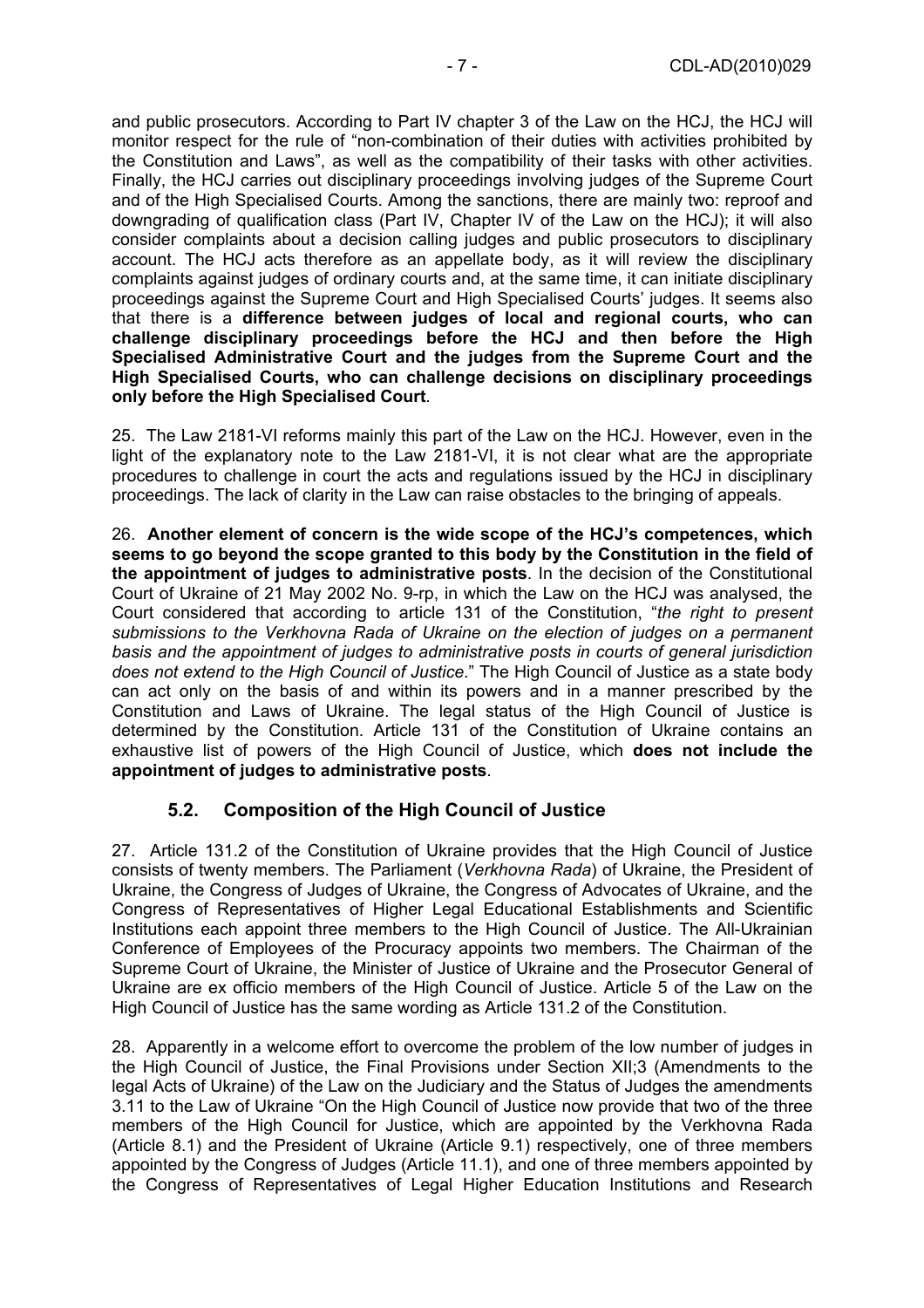Institutions (Article 12.1) are appointed from the ranks of judges. The All-Ukrainian Conference of Prosecutors shall appoint two members to the HCJ, one of whom shall be appointed from among the judges (Article 13.1).

29. Nonetheless, **the composition of the High Council of Justice of Ukraine still does not correspond to European standards because out of 20 members only three are judges elected by their peers**. The final provisions in effect acknowledge that the judicial element in the High Council of Justice should be higher, but the solution chosen is to require the Parliament, the President, the educational institutions and the prosecutors to elect or appoint judges. In addition, the transitory provisions provide that the new composition of the High Council of Justice will be applied only after the end of the mandate of the present Council (Section XIII.8 of the transitional provisions). In the current composition, one judge is a member *ex officio* (the Chairman of the Supreme Court) and some of the members appointed by the President and Parliament are *de facto* judges or former judges, but there is no legal requirement for this to be the case until the mandates of the present members expire**.** Together with the Minister of Justice and the General Prosecutor, 50% of the members belong to or are appointed by the executive or legislature. Therefore the High Council of Justice cannot be said to consist of a substantial part of judges. $3$  It may sometimes be the case in older democracies that the executive power has a decisive influence and in some countries, such systems may work acceptably in practice. The Ukrainian authorities themselves during the meetings in Kyiv referred to Ukraine as a transition democracy which is happy to use the experience of other countries. As it has been stated in former opinions, "*New democracies, however, did not yet have a chance to develop these traditions, which can prevent abuse and therefore, at least in these countries, explicit constitutional and legal provisions are needed as a safeguard to prevent political abuse in the appointment of judges*" 4 .

30. The actual composition of the HCJ may well allow concessions to the interplay of parliamentary majorities and pressure from the executive, but this cannot overcome the structural deficiency of its composition. This body may not be free from any subordination to political party consideration. There are not enough guarantees ensuring that the HCJ safeguards the values and fundamental principles of justice. The composition is set up in the Constitution and a constitutional amendment would be required. The inclusion of the Prosecutor General as *ex officio* member raises particular concerns, as it may have a deterrence effect in judges and be perceived as a potential threat. The Prosecutor General is a party to many cases which the judges have to decide, and his presence on a body concerned with the appointment, disciplining and removal of judges creates a risk that judges will not act impartially in such cases or that the Prosecutor General will not act impartially towards judges whose decisions he disapproves of. Consequently, the composition of the HCJ of Ukraine does not correspond to European standards. As a changed composition would require an amendment of the Constitution and this may be difficult, **the Law should include, in order to counterbalance the flawed composition of the HCJ, a stronger regulation of incompatibilities**. Taking into account the powers granted to the HCJ, it should work as a full time body and the elected members, unlike the ex officio members, should not be able to exercise any other public or private activity while sitting in the HCJ.

# **5.3. Amendments to the Law on the High Council of Justice**

31. Law 2181 introduces changes in eight articles of the Law on the High Council of Justice, namely Articles 24, 25, 27, 30, 32, 42.4, 46.6, and 47.4.

 <sup>3</sup> *Ibidem*, para. 50.<br><sup>4</sup> Perest edented b

 $\frac{4}{1}$  Report adopted by the Venice Commission at its 82<sup>nd</sup> plenary session (Venice, 12-13 March 2010) on *The independence of the judicial system part I: the independence of judges,* para. 31.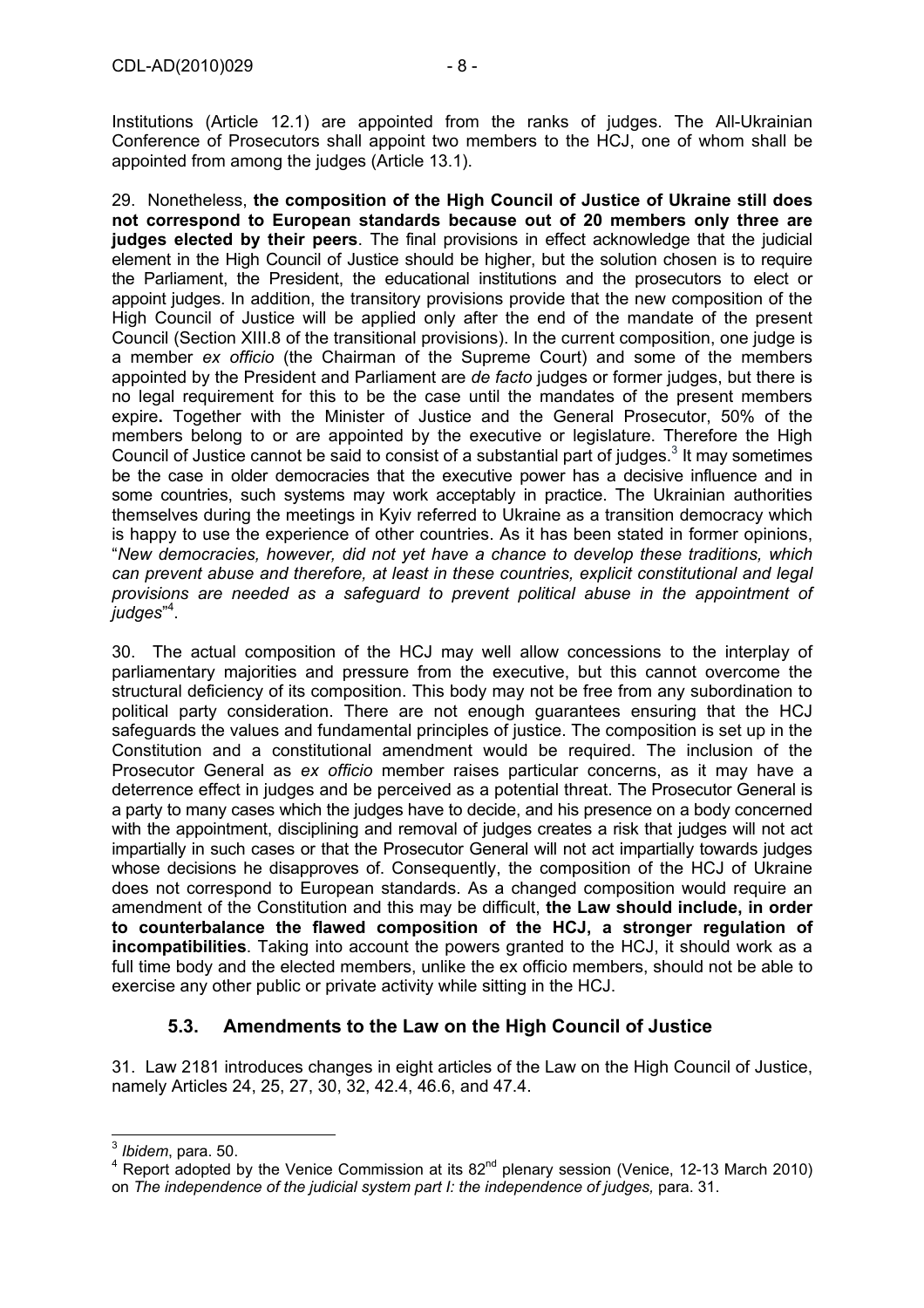## **5.3.1. Article 24 of the Law on the HCJ**

32. This article refers to the quorum required for the HCJ to act validly. Concerning the sessions, these are now valid if attended by a majority, while before now a two thirds majority was required. If this provision is intended to facilitate the functioning of the HCJ, the explanatory memorandum fails to give any real justification. The necessary majority concerning the decisions remains unchanged.

33. However, there is a further change in section 5, according to the Law No. 2181, in which the words "three quarters" should be replaced by "two thirds". This is confusing, taking into account that in the Law on the HCJ, either the official translation published in its Website that in the translation prepared by the USAID Ukraine Rule of Law Project, Section V, which relates to conclusions adopted, says in its new text that they will be adopted by a majority (and not by two thirds as the amendment indicates). There is therefore an apparent contradiction in the texts. Section IV of this same article 24 refers nevertheless to a majority of two thirds concerning the sittings of the HCJ.

34. Given the importance of the matters dealt with by the High Council of Justice, which include recommendations concerning the termination of office and disciplining of judges, the reduction in the quorum necessary for the sittings or the decisions would appear to mean a lesser protection for the interests of the judges affected by such decisions. No justification has been offered for these changes in the text of the Law, although during the meetings held in Kiev the risk of blockage of the HCJ was raised as a reason for lowering the quorums. However, this poses a further threat of a politicization of the process concerning the dismissal and disciplinary proceedings of judges.

## **5.3.2. Article 25 of the Law on the HCJ**

35. Article 25.2 of the Law on the HCJ ("Competence of the High Council of Justice at examination of cases") says that the HCJ "may demand and obtain from the courts the copies of court cases, consideration of which is not stopped, except the cases, which are considered in closed court sessions…Demanding and obtaining of copies of the court cases doesn't hamper the hearing of this case in the court" (Article 25.3). And it goes on:" A member of the High Council of Justice shall have the right to familiarise himself with materials submitted for the Council's examination, to participate in their elucidation and control, to send applications, cite his motives, and submit relevant documents." This provision gives the HCJ **the authority to request from courts copies of files of cases which are still under consideration by the respective court**. **This raises important concerns regarding judicial independence.**

36. With regard to the previous draft, the main changes are the inclusion in this article of some procedural rules as to the way of making the request, the time within the request has to be answered and the sanctions for not complying with the request. To be precise, the request must be written, the maximum time to comply with it shall be, as a rule, 10 days and the responsibility for non compliance shall be established by law.

37. Thus, the main changes introduced by the Law 2181 in Article 25 Law on the HCJ are aimed to complete the provisions of the procedure of requesting information. As to the possible sanctions for non compliance, see comments on Article 188 of the Code of Ukraine for Administrative Infringement.

38. However, the provision in Article 25 Law on the HCJ providing that the HCJ may "demand that courts provide copies of case files that are still being processed (…) except for cases that are scheduled for a hearing in private" remains unchanged. Such a provision is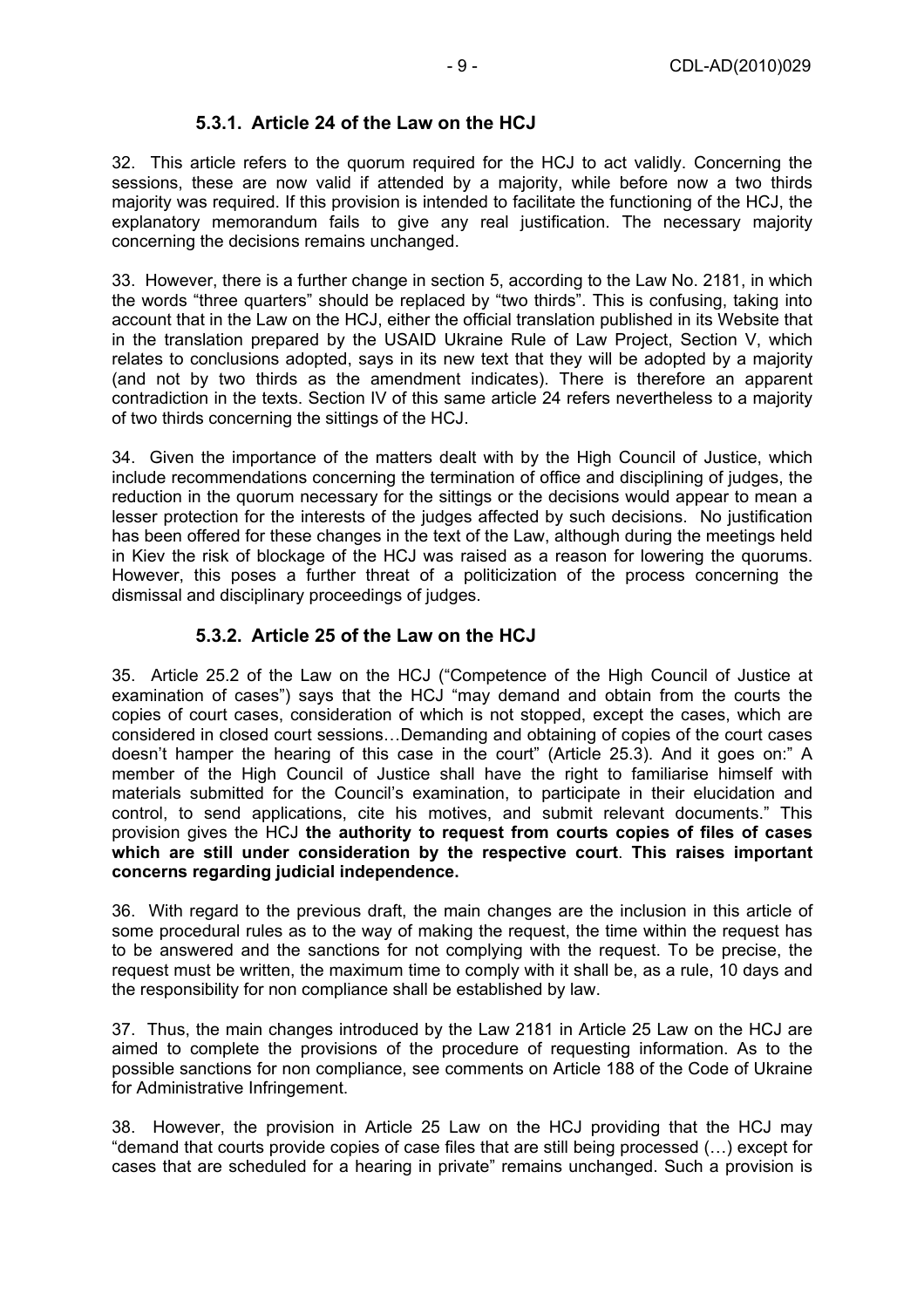dangerous as it might undermine the independence of the judges. Sending for papers in a case which is still at hearing may be seen as sending a message about how the case should be decided. An essential principle of judicial independence is that every judge when adjudicating a case is only subject to the law and shall be free from any interference when applying the law. Article 126.1 of the Ukrainian Constitution holds that the independence and immunity of judges are guaranteed by the Constitution and the laws of Ukraine. And Article 129.1 of the Constitution says:" In the administration of justice, judges are independent and subject only to the law."

39. The control over disciplinary issues, requiring compliance with the personal and professional obligations of judges, does not encompass the possibility of reviewing the content of judicial decisions, nor an evaluation of how the judges apply the law. The correction of mistakes as to the application of the law when rendering a resolution is to be corrected by way of appeal, but not through disciplinary proceedings. Thus, the request for court files might only be directed to establish, for example, if there have been undue delays in the handling of the case. But the HCJ may not re-examine the administration of justice in particular cases, nor establish disciplinary responsibility for errors in the application of the law when sentencing, as this would amount to an unlawful interference with the judge's independence.

#### **5.3.3. Article 27 of the Law on the HCJ**

40. Article 27 of the Law on the HCJ enumerates the acts which the HCJ shall adopt. The acts listed follow almost literally the powers provided in Article 131 of the Ukrainian Constitution. Law 2181 introduces two changes in this Article 27 Law on the HCJ. First, it includes a new paragraph 7) to Article 27.1, adding an open provision allowing the HCJ to adopt "Other deeds within the High Council of Justice mandate". This provision may be subject to criticism if the list of powers of the HCJ of Article 131 of the Constitution is exhaustive as appears to be the case. I**t is undesirable that the powers of such an important body as the High Council of Justice should not be clearly specified** and that it should be given a power by ordinary law to adopt "other deeds" which are nowhere defined or limited in the draft law. During the meetings in Kiev, the authorities referred as example of "other deeds" to matters relating to the internal organisation of the HCJ. Nevertheless, it seems dangerous to include such a vague term and to open up the possibility to interpret this provision as giving extra competencies to the HCJ. The powers of the HCJ should be exhaustively defined by the Law. If indeed these "other deeds" relate exclusively to the regulation of the internal functioning of the HCJ, the Law should state this to avoid other interpretations.

41. Second, the Law 2181 adds to Article 27 a third part stating that the acts of the HCJ may be challenged solely before the High Administrative Court and through the procedure established in the Code of Administrative Adjudication. On this provision see the comments on the amendments to the Code of Administrative Adjudication made above*.* 

#### **5.3.4. Article 30 of the Law on the HCJ**

42. This Article establishes who can submit proposals as to the release of judges from office to the HCJ. The amendment introduced by Law 2181 has reduced the entities entitled to do so, from four to two. Previously the petition could be filed by 1) a member of Parliament; 2) a Commissioner of Parliament on human rights; 3) a corresponding qualification commission of judges; and 4) a member of the HCJ. With the reform of Law 2181 only the last two are entitled to file the proposal for dismissal of a judge to the HCJ. It is logical that the qualifications commission of judges can submit proposals for dismissal of judges to the HCJ. More doubtful appears to be a member of the HCJ can also propose the dismissal. Taking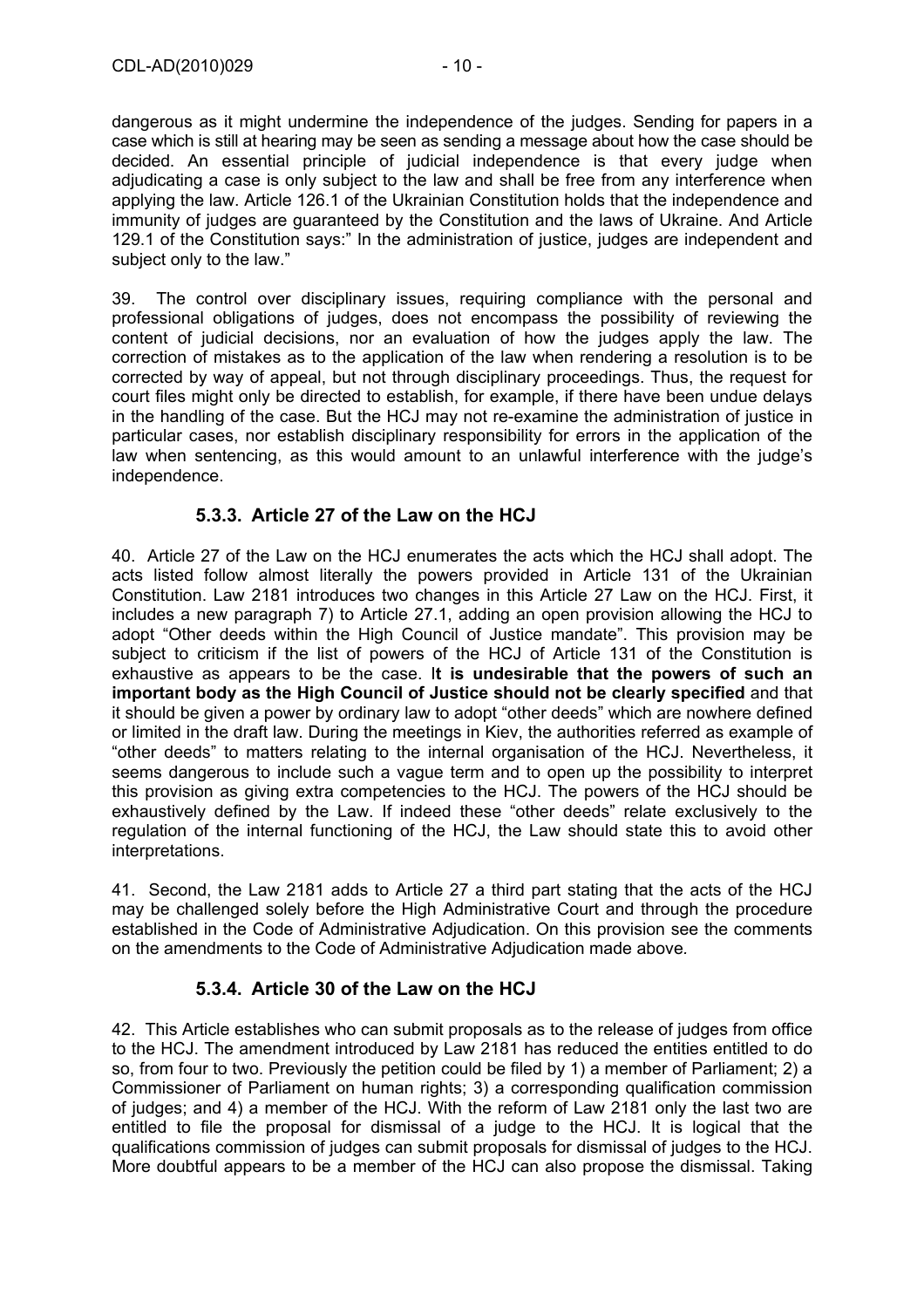into account that the Minister of Justice and the Procurator General of Ukraine are members *ex officio* of the HCJ (Article 131 of the Constitution), and that the Ukrainian Constitution does not guarantee that the HCJ will be composed of a majority or substantial number of judges elected by their peers, the submitting of proposals for dismissal by members of the executive might impair the independence of the judges and thus infringe Article 126.2 of the Constitution and specifically Article 47.4.5) of the Law on the Judiciary and the Status of Judges (see in this respect the comments on the Draft opinion on this Law, CDL(2010)097). In any event, **the member of the HCJ who submitted the proposal should not be allowed to take part in the decision to remove from office the relevant judge**: this would affect the guarantee of impartiality. Such a provision was included in the previous draft version of Article 30 Law on the HCJ, but has disappeared with the amendment by Law 2181 and this seems a regrettable change.

#### **5.3.5. Article 32 of the Law on the HCJ**

43. Article 32 refers to the dismissal of judges and this amendment includes **a more precise definition of what is the "breach of oath" by a judge**. According to this new Article, breach of oath by a judge is: commission of acts which damage the title of judge and might call into question its objectivity, impartiality and independence, the integrity/fairness and incorruptibility of the judiciary; illegally acquired wealth by the judge or the implementation of costs that exceed the revenues of the judge and his family; deliberate delay by the judge of terms of consideration of the case over legal limit; violation of a morally-ethical principle of judicial conduct. Article 32.3 of the Law holds that a breach of oath of a judge who holds an administrative position in court is also a failure to perform duties prescribed for the relevant administrative positions related to the proceedings. This complements Article 55.1 of the Law on the Judiciary and the Status of Judges, which contains the judicial oath. This provision raises concern for several reasons.

44. First, **this Article tries to specify the acts which lead to disciplinary responsibility of a judge**. Reasons for disciplinary measures are already dealt with in the Law on the Judiciary and Status of Judges (Articles 83 seq.; Section VI: Disciplinary Liability of a Judge). There, the concept and content of the oath is dealt with (cf Articles 104 and 105 of the Law on the Judiciary and the Status of Judges). Establishing the regime for such an important issue as the responsibility of judges in different legal texts complicates the system and makes it difficult to understand it and access it. **It is therefore recommended to keep this regime only in the Law on the Judiciary and the Status of judges**.

45. Second, it is **essential not to confuse ethical principles with disciplinary matters** and the purpose of this provision should be to specify in detail all conduct that might give grounds for disciplinary proceedings leading to some form of sanction. Precision and forseeability of the grounds for disciplinary liability is desirable for legal certainty and particularly to safeguard the independence of the judges; therefore an effort should be made to avoid vague grounds or broad definitions. However, the **new definition includes very general concepts**, such as "the commitments of actions that dishonor a judicial office or may cause doubts in his/her impartiality, objectivity and independence, integrity, incorruptibility of the judiciary" and "violation of moral and ethical principles of human conduct" among others. This seems particularly dangerous because of the vague terms used and the possibility of using it as a political weapon against judges. Article 32.2 adds nothing significant that was not already included in Article 83 of the Law on the Judiciary and the Status of Judges. Thus, the grounds for disciplinary liability are still too broadly conceived and a more precise regulation is required to guarantee judicial independence.

46. Finally, Article 32, in its last paragraph, requires decisions about the **submission of the HCJ's petition regarding dismissal of a judge to be taken by a simpler rather than a**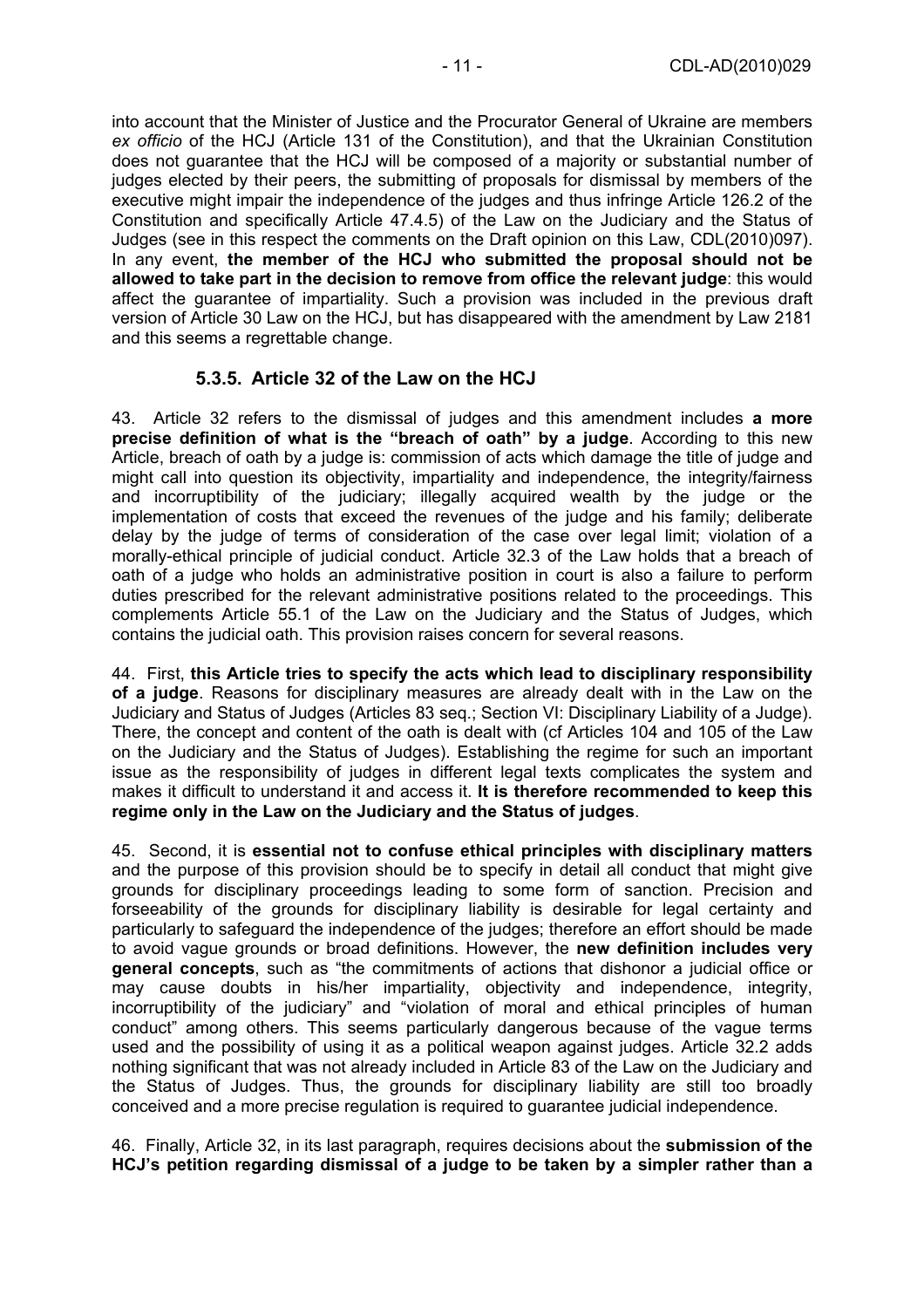**two thirds majority. In the light of the flawed composition of the HCJ, this is a regrettable step which would go against the independence of the judges**.

#### **5.3.6. Articles 42.4, 46.6 and 57.4 of the Law on the HCJ**

47. These provisions establish the **right to be heard for the judge or public prosecutor** (47.4 Law on the HCJ) who is subject to the disciplinary proceedings, and how to proceed if the judge/public prosecutor cannot or does not attend to the hearing. Before the amendment of Law 2181, there was the possibility to conduct the disciplinary proceeding without a judge's/public prosecutor's participation "only in case of his/her failure to attend the Council's session without good reasons". While this provision fully guarantees the right to be heard, it might cause problems as to progress of the proceedings, as in principle the attendance of the judge or public prosecutor against whom the disciplinary proceedings have been instituted is needed. Thus, if the judge or public prosecutor gave "sound reasons" for non attendance, the hearing could not take place and the proceedings could not advance towards a decision.

48. From a practical point of view it seems reasonable that in order to avoid the procedure being hampered by the judge's or public prosecutor's inability to attend to the hearing, a decision might be taken on the basis of the written explanations given by him or her. However, the wording should more strongly safeguard the right to a fair hearing. This amendment tries to avoid procedural abuses that could lead to the impossibility or undue delay in taking a decision on the disciplinary liability. However, these provisions **should be interpreted to favour the right to a fair hearing of the judge or public prosecutor who is the subject of the disciplinary action**.

#### **6. Conclusions**

49. The Law on the prevention of the abuse of the right to appeal has introduced important modifications with specific impact on the competences and activities of the High Council of Justice, strengthening its role. However, the composition of the High Council of Justice as stipulated in the Constitution remains problematic, even after amendments obliging various state bodies to appoint judges as members of the High Council of Justice; its composition still does not correspond to European standards because out of 20 members only three are judges elected by their peers. Consequently, the powers of the High Council of Justice should not be extended as was done in the Law but rather reduced and limited to those expressly mentioned in the Constitution (excluding the appointment of judges to administrative posts.). In order to counterbalance the problematic composition of the Council a strict regulation of incompatibilities is needed, excluding persons who could have conflicts of interest. Further issues related to the powers of the Council are:

- 1. The powers of the HCJ to request from courts copies of files of cases which are still under consideration by the respective court raise important problems regarding judicial independence.
- 2. In disciplinary proceedings, the member of the HCJ who submitted the proposal should not be allowed to take part in the decision to remove from office the relevant judge.
- 3. Especially in light of the composition of the Council, the fact that the quorum for the dismissal of judges was lowed is to be regretted.

50. The risk of politicization of disciplinary proceedings is high and can have a chilling effect on judges thus weakening their independence. In particular:

1. A more precise definition of what is the "breach of oath" by a judge is required, specifying the acts which lead to disciplinary responsibility of a judge. Ethical principles must not be confused with disciplinary matters.